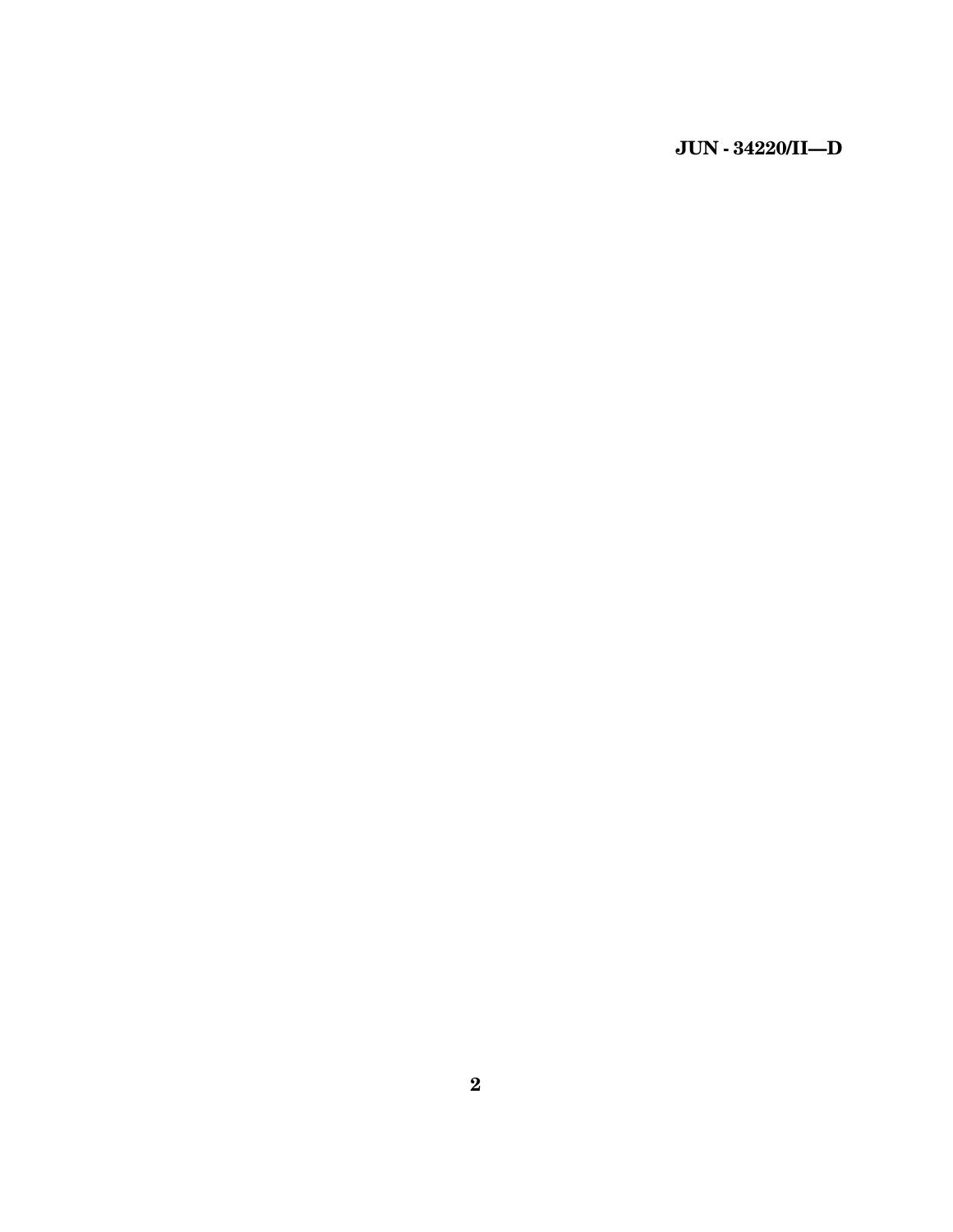# **Life Sciences Paper II**

# **Time Allowed : 120 Minutes] [Maximum Marks : 200**

**Note :** This Paper contains **Hundred (100)** multiple choice questions. Each question carrying **Two (2)** marks. Attempt *All* questions.

- 1. Which one of the following is a monophyletic group representing entirely parasitic species ?
	- (A) Microsporida
	- (B) Sarco-mastigophora
	- (C) Apicomplexa
	- (D) Helminthes
- 2. One of the common symptoms of a metabolic disorder is that the patients have lighter hair and skin colour than their siblings. What is the name of this disorder ?
	- (A) Alkaptonuria
	- (B) Tay-Sachs disease
	- (C) Phenylketonuria
	- (D) Cori's disease
- 3. Which of the following is the *correct* set of Lipinski's rules that helps in predicting poor absorption of a drug molecule in human physiological system ?
	- (A) (*i*) The molecular weight is greater than 500.
		- (*ii*) The number of hydrogen bonds is less than 5.
	- (B) (*i*) The molecular weight is greater than 500.
		- (*ii*) The number of hydrogen bonds is greater than 5.
	- (C) (*i*) The molecular weight is less than 500.
		- (*ii*) The number of hydrogen bonds is less than 5.
	- (D) (*i*) The molecular weight is less than 500.
		- (*ii*) The number of hydrogen bonds is greater than 5.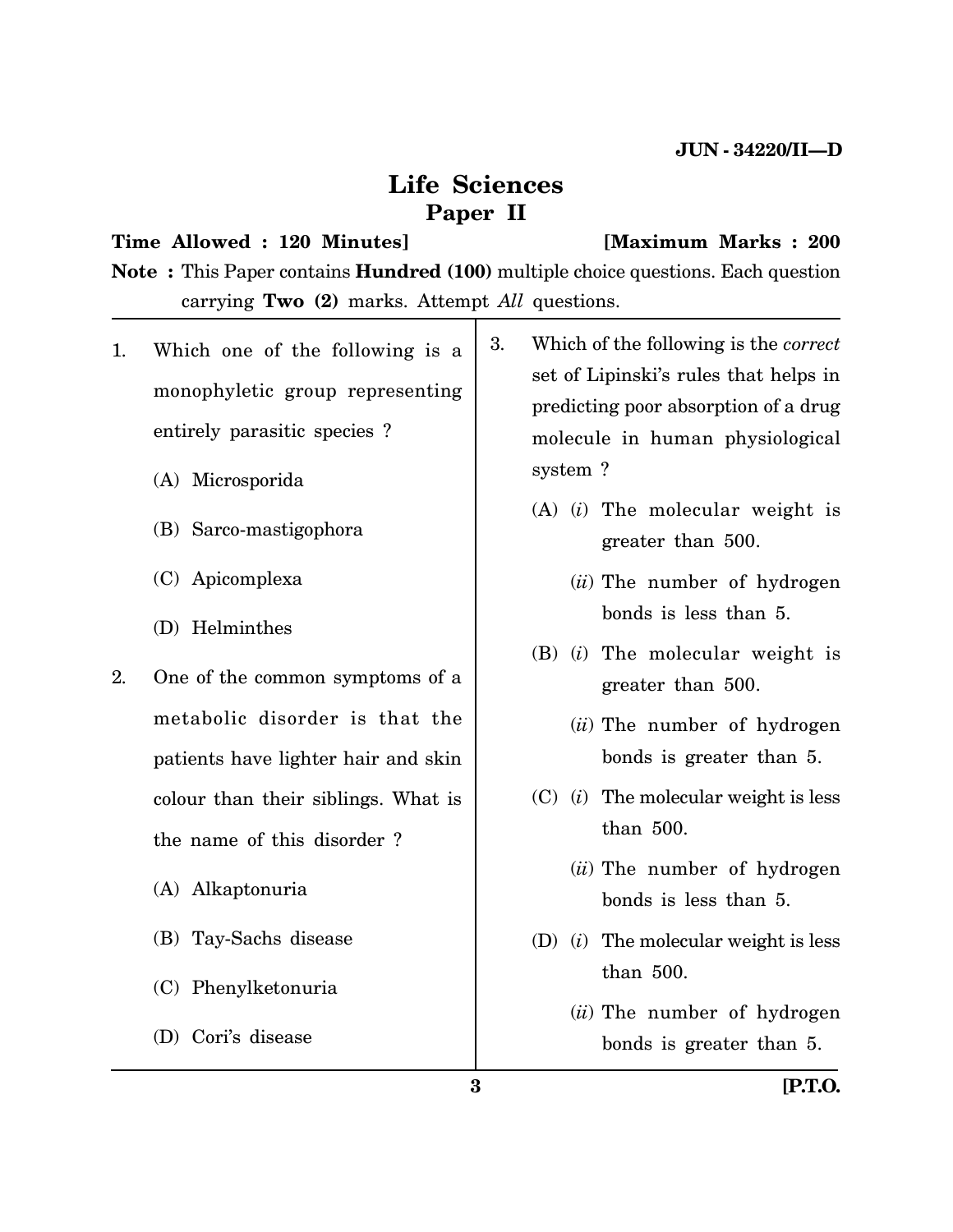- 4. The final stable community in ecological succession is :
	- (A) Climax
	- (B) Sere
	- (C) Pioneers
	- (D) Carnivores
- 5. Which one of the following is *not* a functional unit of an ecosystem ?
	- (A) Productivity
	- (B) Stratification
	- (C) Energy flow
	- (D) Decomposition
- 6. Cyanide or azide used in poisoning, irreversibly bind to ................... that acts as a critical link between aerobic respiration and oxygen.
	- (A) Succinate dehydrogenase
	- (B) Coenzyme Q
	- (C) NADH dehydrogenase
	- (D) Cytochrome C Oxidase
- 7. Klinefelter's Syndrome is identified by one of the following karyotypes ?
	- (A) 45, XO
	- (B) 47, XXY
	- (C) 45, XY
	- (D) 45, XX
- 8. What is the normal role of restriction enzyme in bacterial cells ?
	- (A) to degrade the bacterial chromosome into small pieces during replication
	- (B) to degrade invading phage DNA
	- (C) to produce RNA primers for replication
	- (D) to restrict growth of the bacterium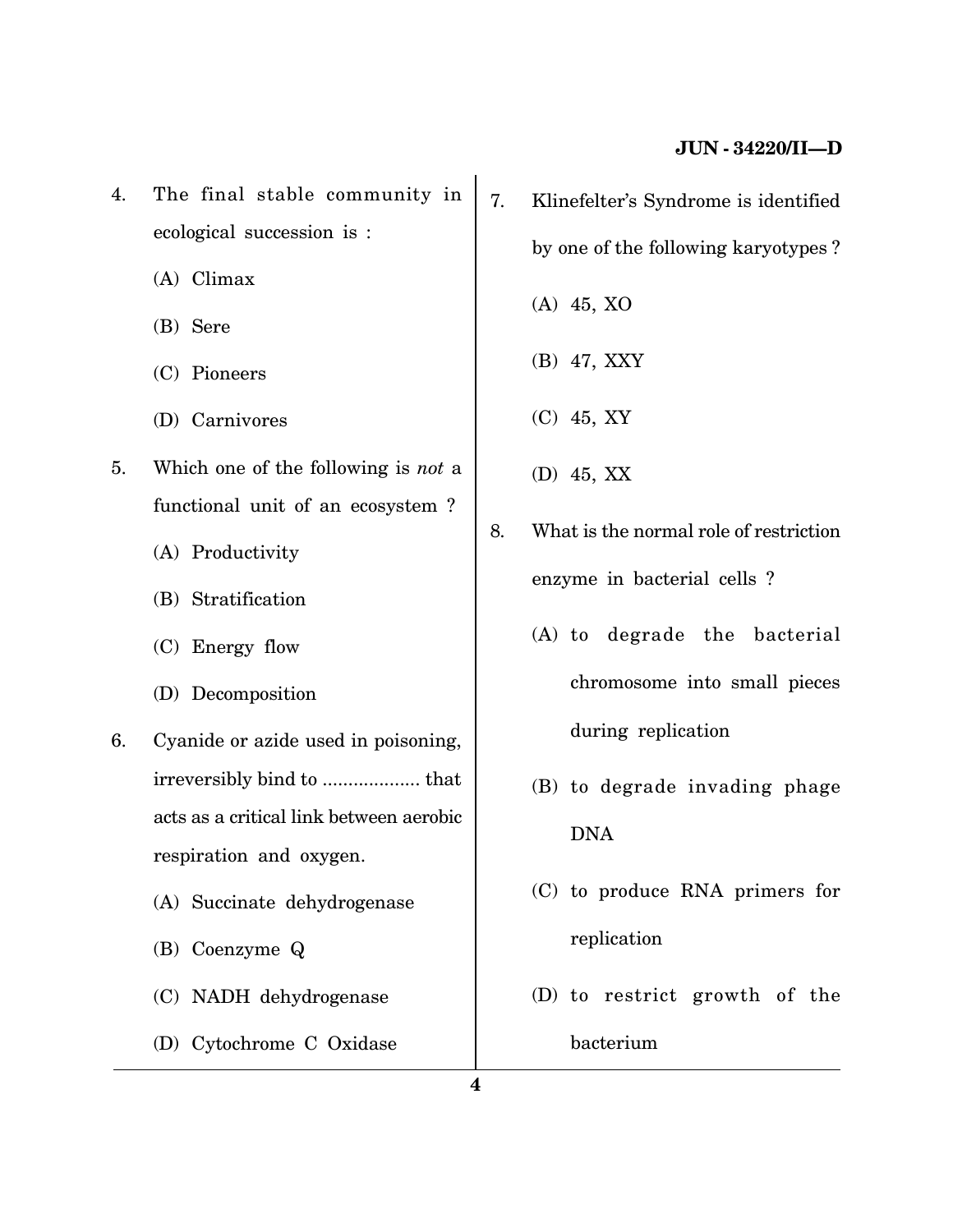- 9. The tryptophan operon in *Escherichia coli* demonstrates level of regulation called .................. by the termination of transcription if tryptophan is abundant in cells.
	- (A) activation
	- (B) corepression
	- (C) attenuation
	- (D) termination
- 10. Which of the following transmits 'Yellow fever' and 'West Nile fever' ?
	- (A) Ticks
	- (B) Kissing bugs
	- (C) Deer flies
	- (D) Mosquitoes
- 11. The highest level of succinic dehydrogenase is found in which one of the following muscle fiber types ?
	- (A) White fibers
	- (B) Intermediate fibers
	- (C) Pink fibers
	- (D) Red fibers
- 12. The traditional division of the flowering plants into monocots and dicots is not followed into ................. system of classification.
	- (A) APG
	- (B) Bentham and Hooker's
	- (C) Engler and Prantl's
	- (D) Armen Takhtajan's
- 13. Active transport of a substance across a membrane requires :
	- (A) a gradient
	- (B) water
	- (C) ATP
	- (D) Phospholipid
- 14. Most fungi derive nutrition through :
	- (A) Photosynthesis
	- (B) Engulfing bacteria
	- (C) Digesting organic substrates
	- (D) Engulfing protozoa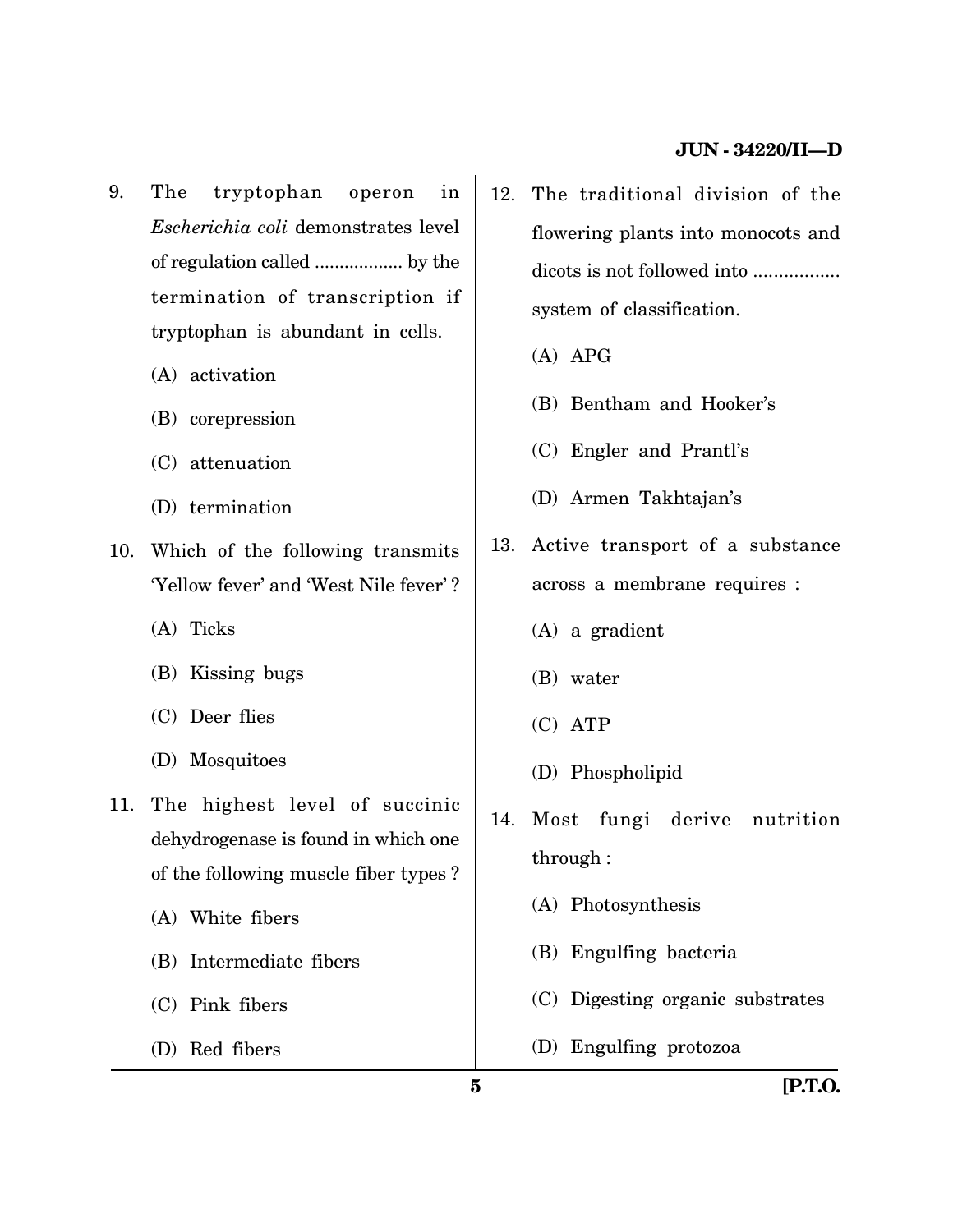- 15. Cytokinines are : (A) Adenine derivatives (B) Guanine derivatives (C) Cytosine derivatives (D) Thymine derivatives 16. Coiled cochlea is found in : (A) Mammals (B) Mammals as well as in birds (C) Birds and reptiles (D) All vertebrates without exception 17. Some behaviour patterns appear only after a specific developmental stage or time. This stage/time is called : (A) Imprinting (B) Maturation
	- (C) Learning
	- (D) Instinct
- 18. The absorbance A, of a  $5 \times 10^{-4}$  M solution of the amino acid tyrosine, at a wavelength of 280 nm, is 0.75. The path length of cuvette is 1 cm. What is the molar absorption coefficient  $(\in)$  ?
	- (A)  $150 \text{ M}^{-1} \text{ cm}^{-1}$
	- (B)  $1500 \text{ M}^{-1} \text{ cm}^{-1}$
	- (C) 3000  $M^{-1}$  cm<sup>-1</sup>
	- (D)  $4500 \text{ M}^{-1} \text{ cm}^{-1}$
- 19. Secondary conformation of a globular protein in solution can be best determined by :
	- (A) Fluorescence spectroscopy
	- (B) Electron microscopy
	- (C) Analytical ultracentrifugation
	- (D) Circular dichroism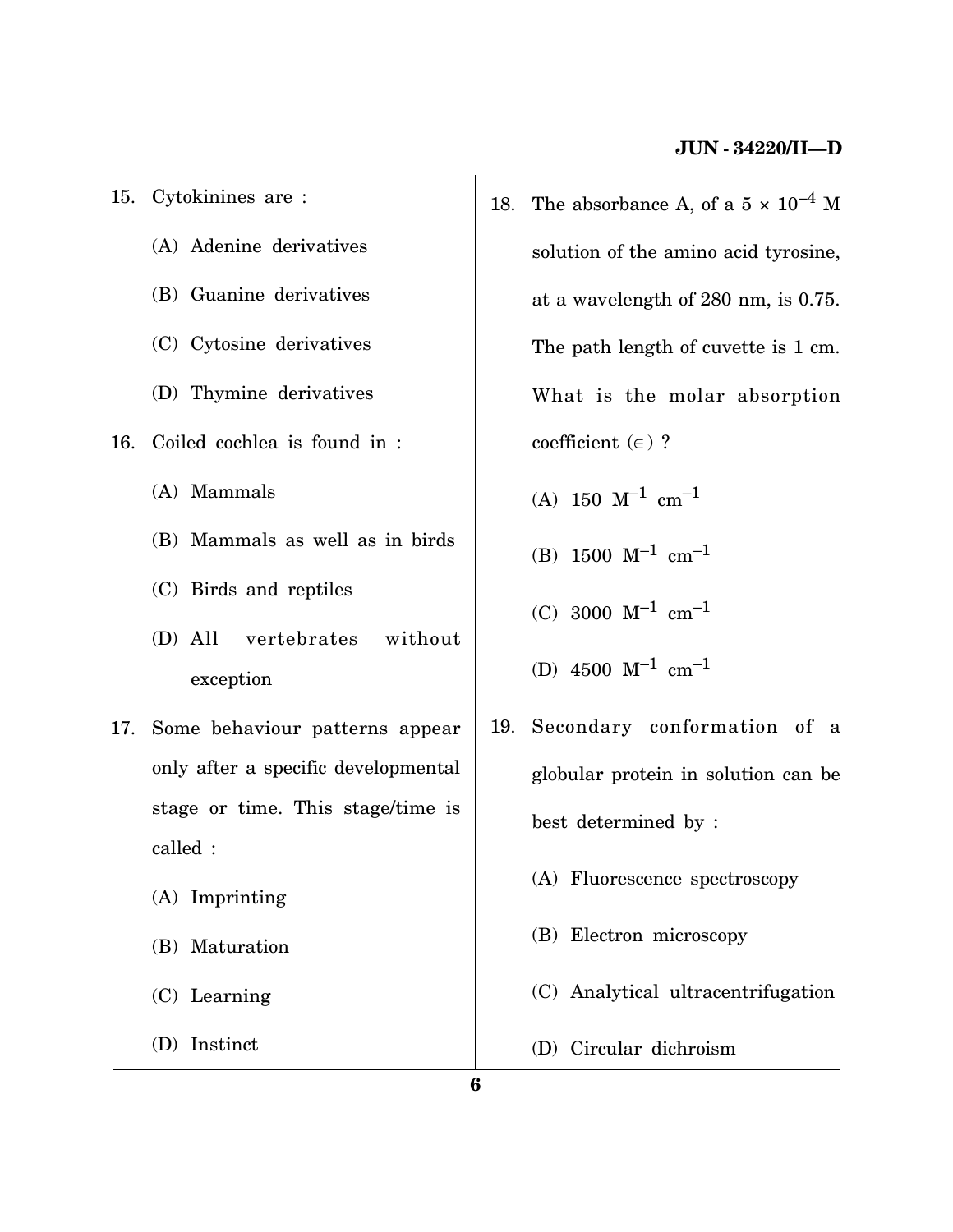- 20. The transition from mitotically dividing spermatogonia to meiotically dividing spermatocytes is promoted by :
	- (A) Nerve growth factor
	- (B) Retinoic acid
	- (C) Stem cell factor
	- (D) Glial-derived neurotrophic factor
- 21. The nerve impulse :
	- (A) can propagate in both the directions in an axon
	- (B) can propagate from axon hillock towards terminal only
	- (C) cannot propagate from terminal towards soma
	- (D) can propagate in an injured neuron only
- 22. Which of the following sequence of biomass is *not* correct ?
	- (A) Tundra-Taiga-Steppes
	- $(B)$  Downs-Savannah-Mediterranean
	- (C) Veldts-Tropical rain forests-Deserts
	- (D) Tropical rain forests-Mediterranean-Savannah
- 23. The radioactive iodine  $(^{131}I)$  has a half life of eight days. The amount of 0.5 g sample left after 32 days would be :
	- (A) 125 mg
	- (B) 62.5 mg
	- (C) 31.25 mg
	- (D) 0.25 g

**7 [P.T.O.**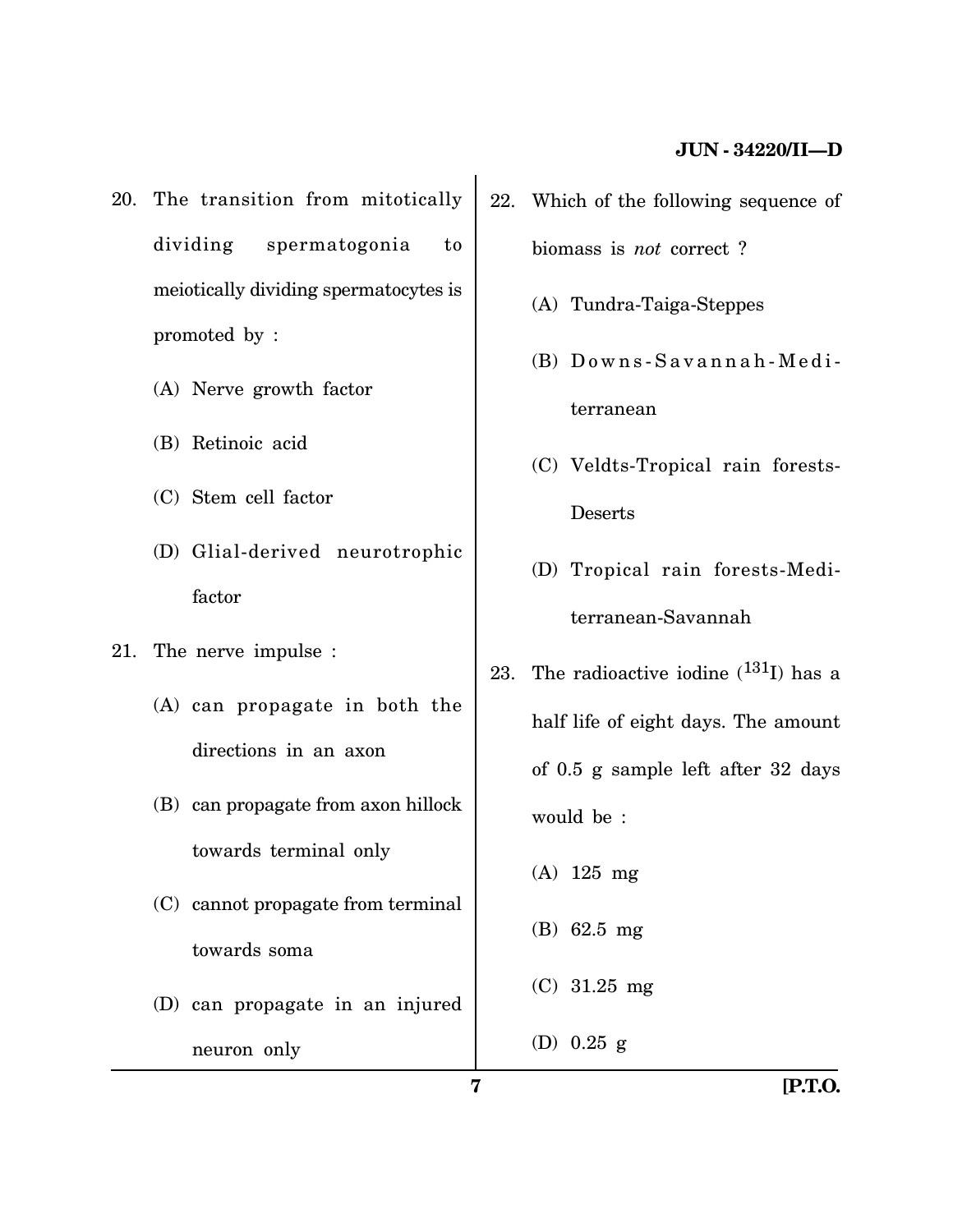- 24. ATP can be formed from ADP by direct transfer of a phosphoryl group from phosphoenol pyruvate. Such type of reaction is called as :
	- (A) Photo-phosphorylation
	- (B) Oxidative phosphorylation
	- (C) Substrate level phosphorylation
	- (D) Reductive phosphorylation
- 25. Which of the following viruses has DNA as its genome ?
	- (A) HIV
	- (B) Tobacco mosaic virus
	- (C) Cauliflower mosaic virus
	- (D) Cucumber mosaic virus
- 26. Two proteins have the same molecular weight and same isoelectric point. The best way to resolve them would be by :
	- (A) Ion exchange chromatography
	- (B) Gel filtration chromatography
	- (C) Reverse-phase chromatography
	- (D) Chromato-focusing
- 27. The unit of pollen dispersal in *Calotropis* is :
	- (A) dyad
	- (B) tetrad
	- (C) monad
	- (D) pollinium
- 28. Root Inducing (RI) plasmid was derived from :
	- (A) *Agrobacterium tumefaciens*
	- (B) *Agrobacterium rhizogenes*
	- (C) *Azotobacter vinelandii*
	- (D) *Azospirillum brasilense*
- 29. Synaptogenesis helps in :
	- (A) Survival of glia
	- (B) Survival of neurons
	- (C) Giving shape to and keeping neurons in place
	- (D) Memory formation and storage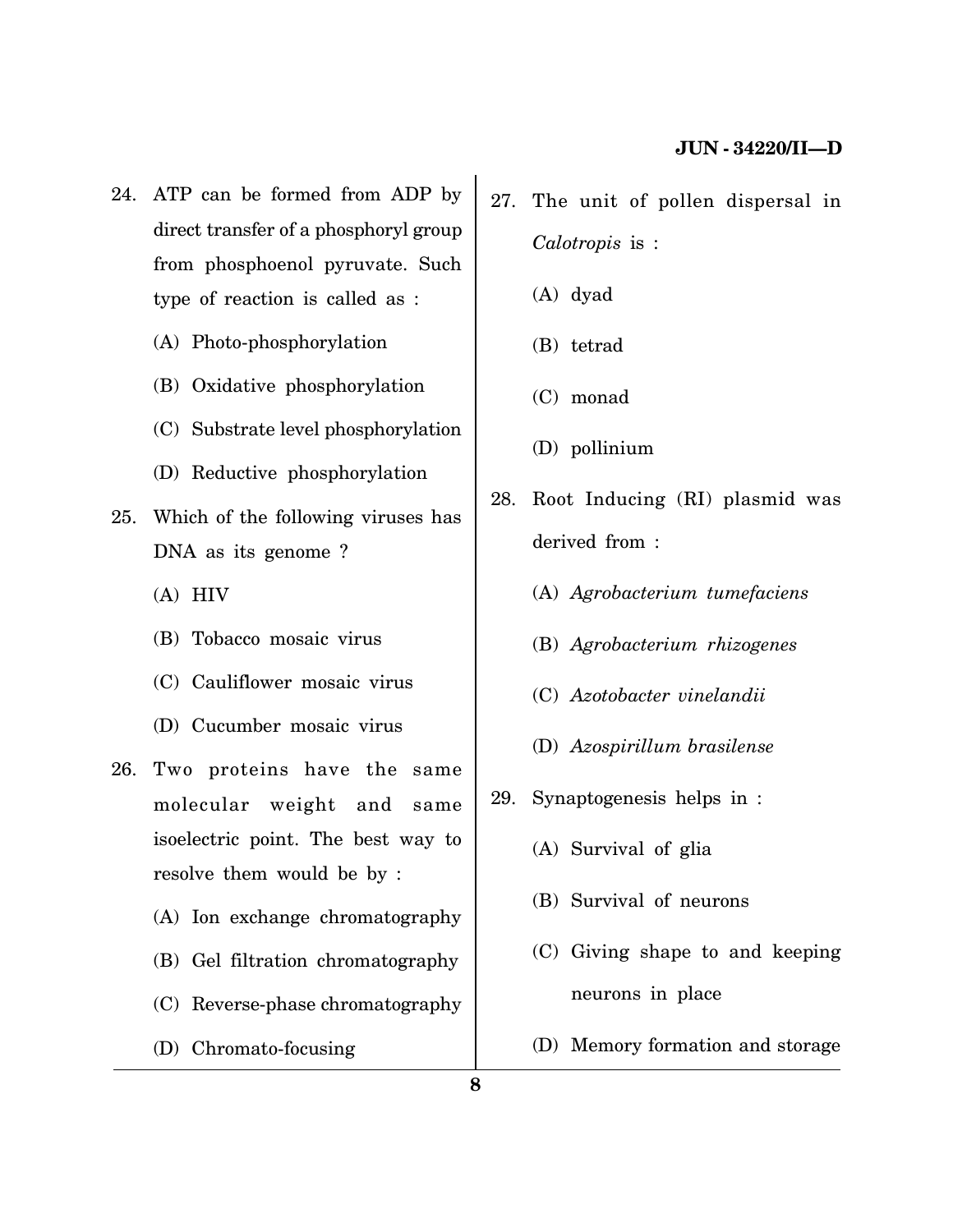30. In developing brain, notch signalling :

- (A) promotes neuron formation only
- (B) promotes astrocyte formation and inhibits neuron formation
- (C) inhibits stem cells to form neural progenitor cells
- (D) inhibits astrocyte formation only
- 31. Which one of the following enzymes can alter the linking number of covalently closed circular form of DNA ?
	- (A) Primase
	- (B) DNA polymerase
	- (C) Ligase
	- (D) Gyrase
- 32. The term carcinoma is applicable to malignant growth of :
	- (A) bone tissues
	- (B) muscle tissues
	- (C) bone marrow cells
	- (D) epithelial tissues
- 33. Pseudo-metameric segmentation is a feature of one of the following :
	- (A) Cestoda
	- (B) Nematoda
	- (C) Trematoda
	- (D) Ectoprocta
- 34. Microtubules are composed of :
	- (A) Desmin
	- (B) Actin and Myosin
	- (C) Tubulin
	- (D) Flagellin
- 35. The grafting experiment of Hammerling established the role of nucleus in heredity. The experimental material used in this experiment was :
	- (A) *Scendesmus*
	- (B) *Acetabularia*
	- (C) *Chlorella*
	- (D) *Chara*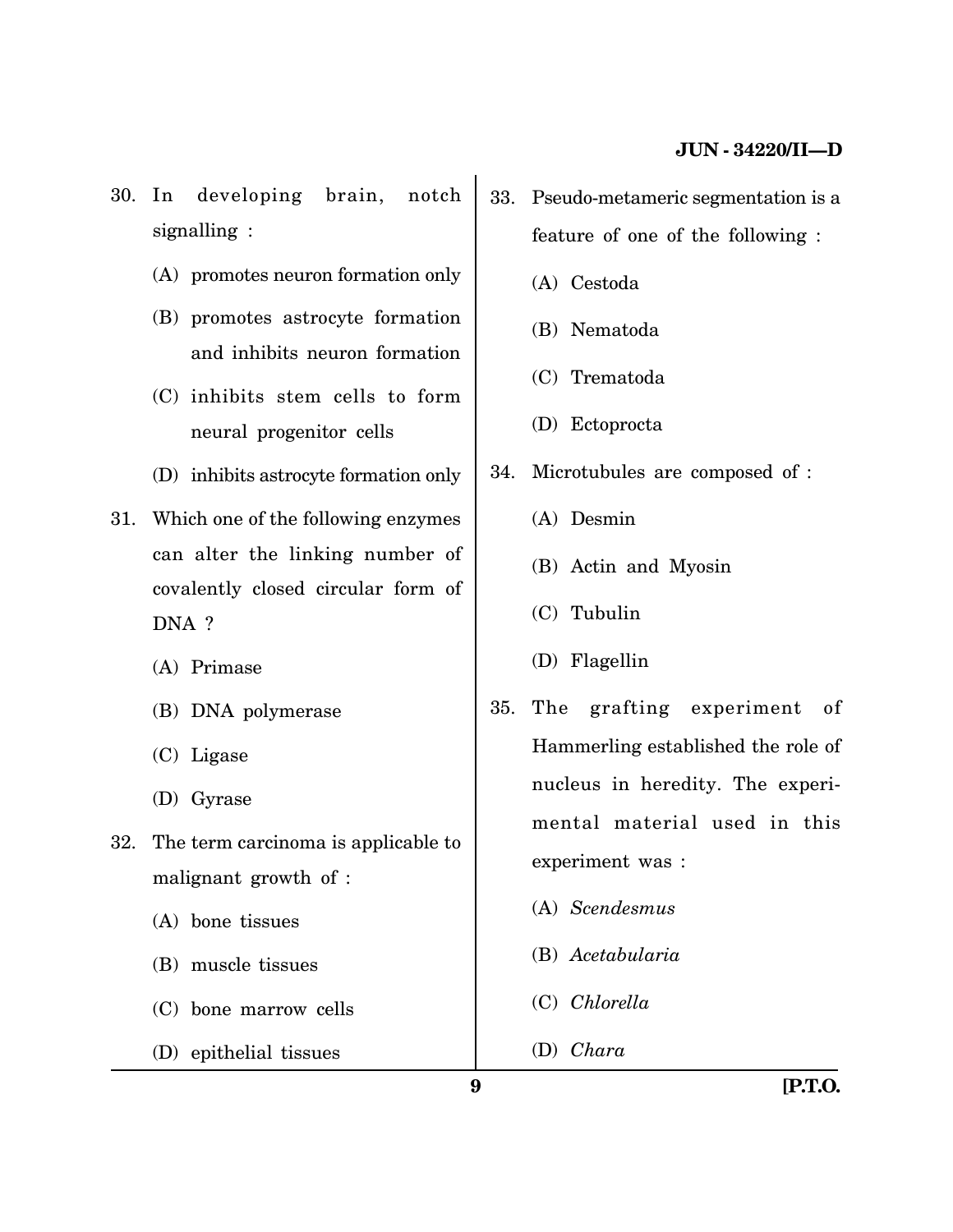- 36. Monooxygenases that catalyse the additions of –OH during steroid biosynthesis and drug detoxifications are present in :
	- (A) Peroxisomes
	- (B) Smooth endoplasmic reticulum
	- (C) Golgi complex
	- (D) Rough endoplasmic reticulum
- 37. *Arenicola* and *Amphitrite* are :
	- (A) "Missing link" between annelids and arthropods
	- (B) Sedantary tube-dwelling polychaetes
	- (C) Benthic trilobites
	- (D) Planktonic trilobites
- 38. Thanatophoric dysplasia, in which growth plates of ribs and limbs fail to proliferate leading to the death of baby soon after its birth is due to mutations in ................ pathway.
	- (A) RTK
	- (B) JAK-STAT
	- (C) Hedgehog
	- (D) Wnt
- 39. Heterocyst from cyanobacteria contains enzyme :
	- (A) Pectinase
	- (B) Cellulase
	- (C) Nitrogenase
	- (D) Phosphorylase
- 40. Which hormone is involved in counteracting apical dominance induced by auxin ?
	- (A) Cytokinin
	- (B) Ethylene
	- (C) ABA
	- (D) Brassinosteroids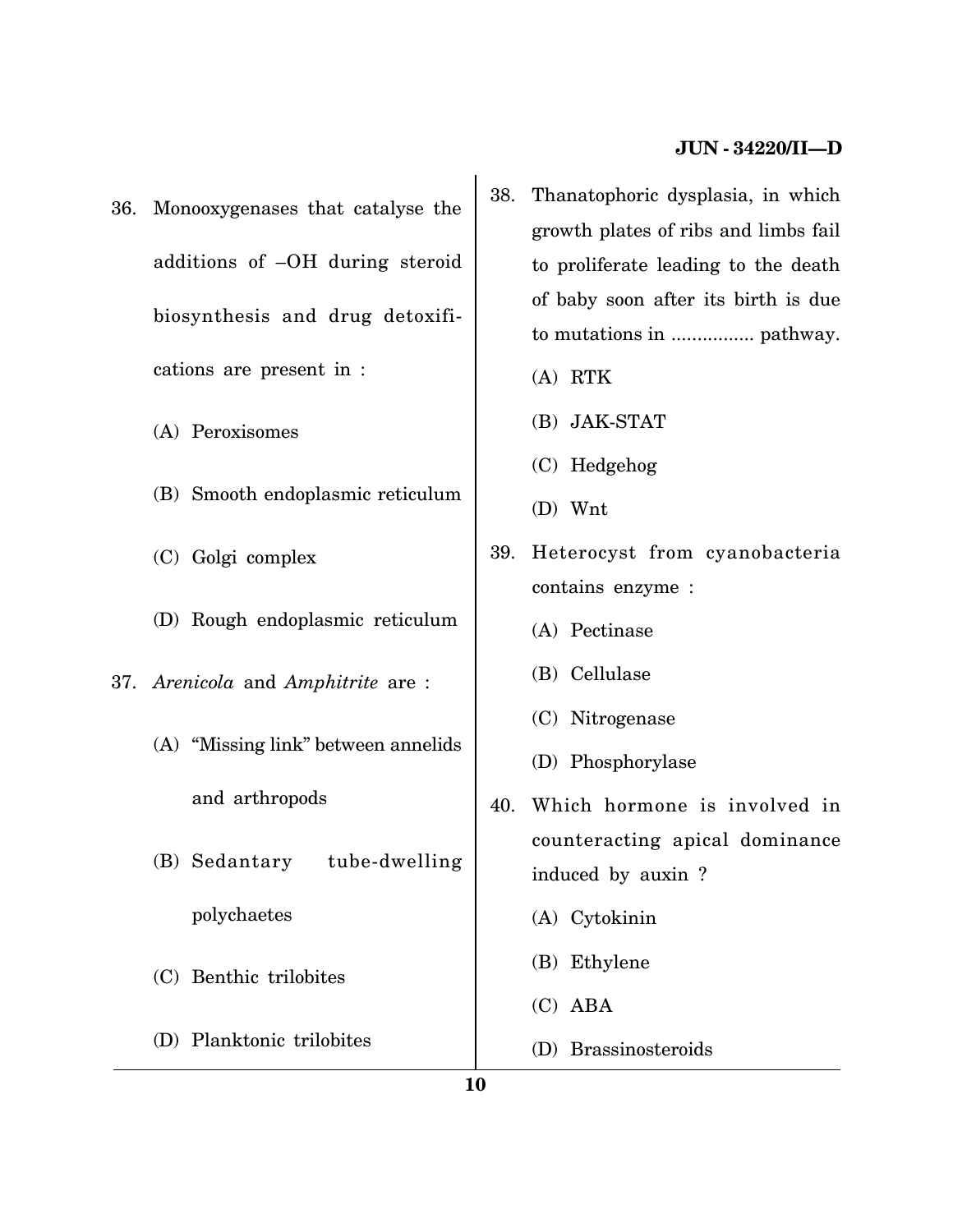- 41. You are looking at a specimen with a compound microscope. The ocular lens has a magnification of 8X and the objective lens has a magnification of 2X. What is the total magnification ?
	- (A) 2X
	- (B) 8X
	- (C) 10X
	- (D) 16X
- 42. Which of the following is *true* for enzyme catalyzed reactions ? (A)  $K_m$  is affinity constant (B)  $V_{\text{max}}$  can never be achieved (C)  $K_m = \frac{1}{2}V_{max}$ (D)  $K_m = V_{max}$
- 43. Which of the following statements about monosaccharides is *correct* ? P— Epimers of monosaccharides
	- differ in chemical properties.
	- $Q$  In aldoses,  $C_1$  is the anomeric carbon.
	- R— Anomers differ in configuration at the glycosidic carbon.
	- S— Epimers differ in configuration at any carbon other than glycosidic carbon.
	- (A) R and S
	- (B) P and Q
	- (C) Q, R and S
	- (D) P, Q, R and S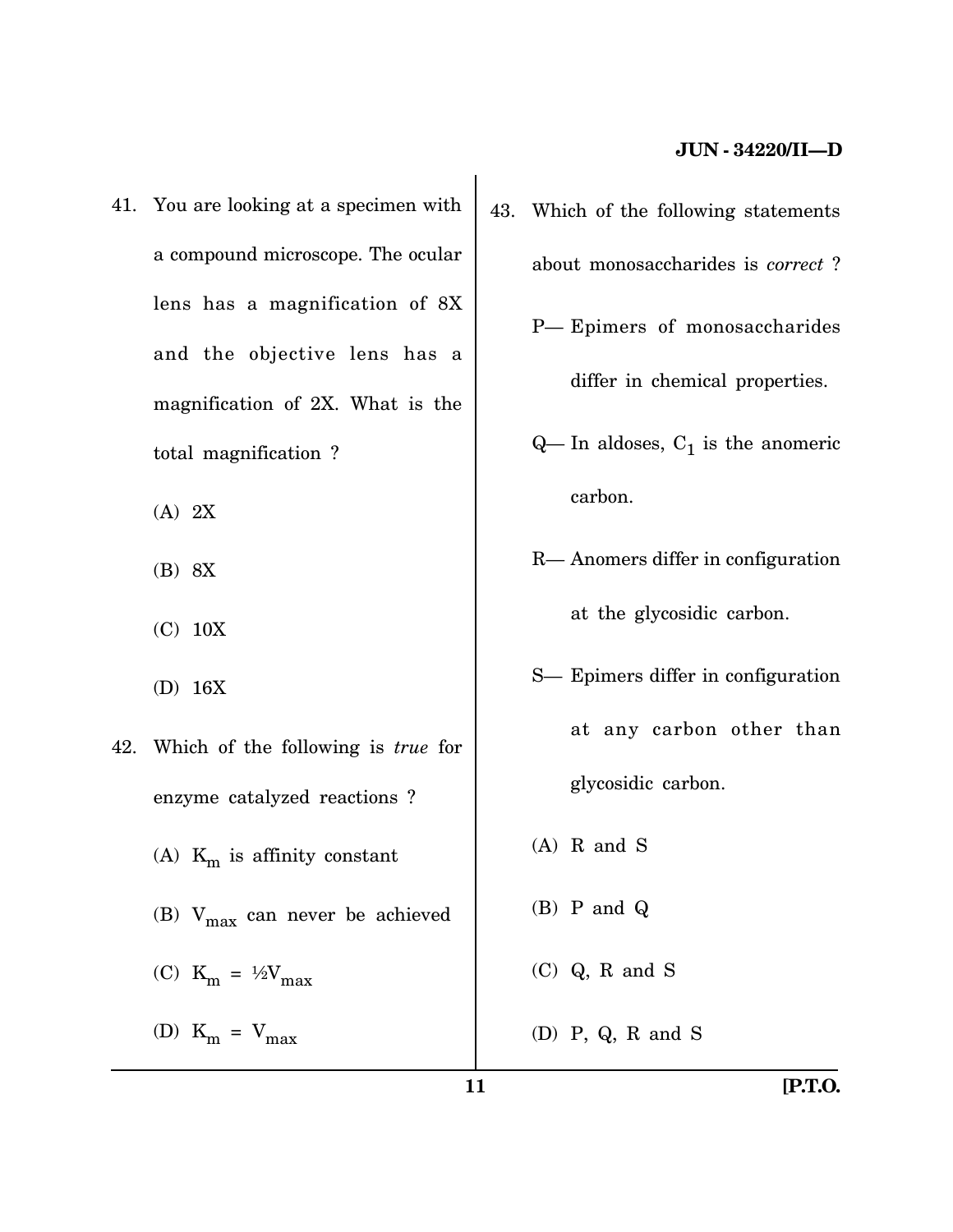- 44. If a naive T cell recognizes an antigen-MHC complex on an appropriate antigen-presenting cell or target cell, it will be activated, initiating :
	- (A) a primary response
	- (B) a secondary response
	- (C) a prophylactic response
	- (D) degranulation of mast cells
- 45. A Ramchandran plot describes, for a particular amino acid in a polypeptide chain, stearically allowed angles for :
	- (A)  $C\alpha$ — $C$  and  $C\alpha$ — $CB$  bonds
	- (B)  $C\alpha$ —C and  $C\alpha$ —N bonds
	- (C)  $Ca$ —C and  $Ca$ —H bonds
	- (D)  $C\alpha$ —N and  $C\alpha$ —H bonds





- (A) Glycolysis, TCA cycle, homolactic fermentation and alcoholic fermentation
- (B) Glycolysis, TCA cycle, alcoholic fermentation and homolactic fermentation
- (C) Glycolysis, homolactic fermentation, TCA cycle and alcoholic fermentation
- (D) Glycolysis, alcoholic fermentation, homolactic fermentation and TCA cycle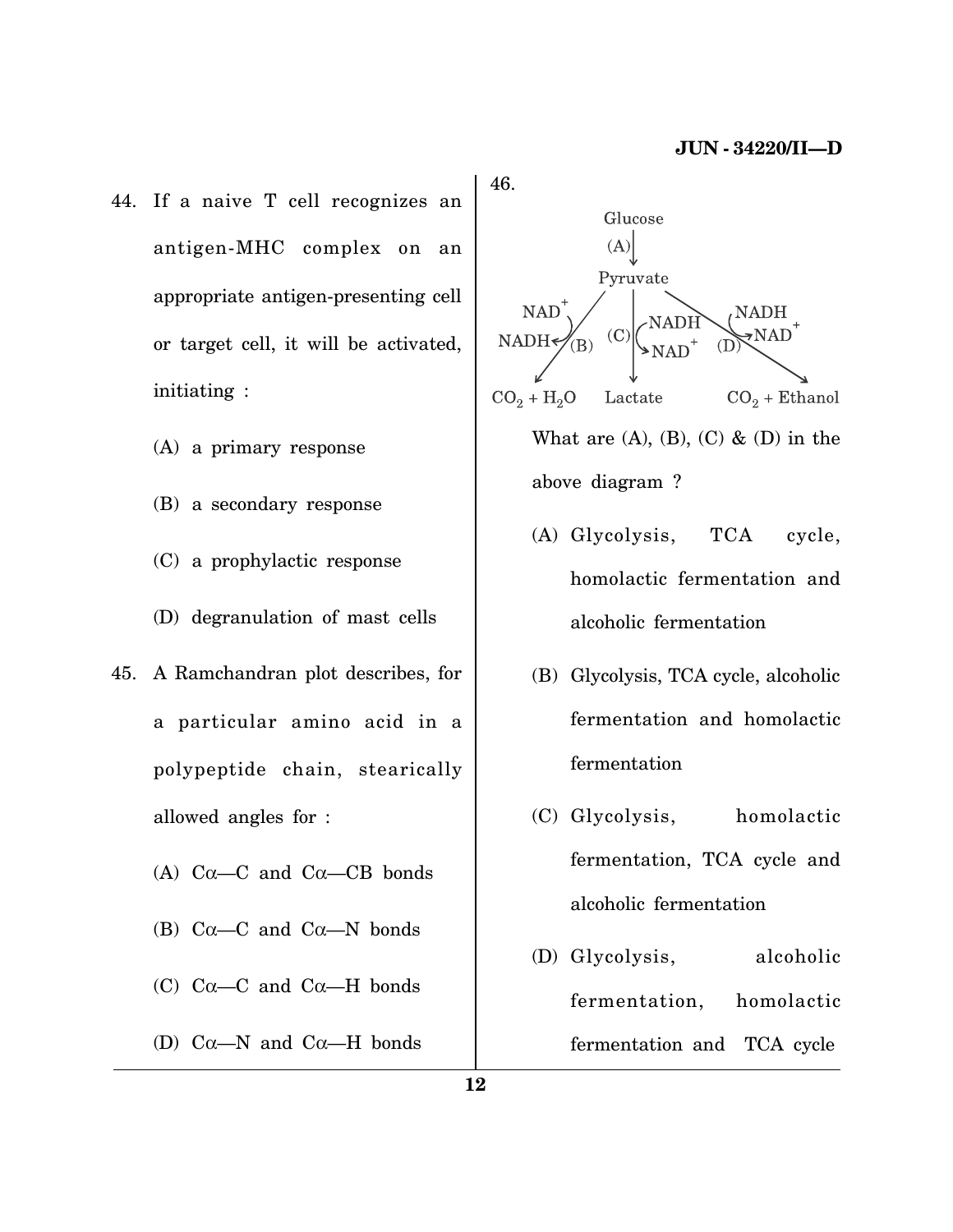47. Various atoms of pyrimidine ring are derived from :



- (A) N1, C4, C5, C6-Aspartate, C2- Bicarbonate and N3-Glutamine
- (B) N1, C4, C5, C6-Glutamine, C2- Bicarbonate and N3-Aspartate
- (C) N1, C4, C5, C6-Aspartate, C2- Bicarbonate and N3-Glutamate
- (D) N1, C4, C5, C6-Aspargine, C2- Bicarbonate and N3-Glutamine
- 48. Lac repressor is an example of :
	- (A) Helix loop helix
	- (B) Helix turn helix
	- (C)  $C_2C_2$  zinc finger
	- (D)  $C_2H_2$  zinc finger
- 49. Of the following which is *not* involved in steady state regulation of hematopoiesis ?
	- (A) Control of the levels and types of cytokines produced by stromal cells in bone marrow
	- (B) Production of cytokines with hematopoietic activity by cells such as activated T cells and macrophages
	- (C) Removal of some cells by the controlled induction of cell death
	- (D) Mesangial cells
- 50. The evolution of tetrapods marks their origin from :
	- (A) Actinopterygians
	- (B) Chondropterygians
	- (C) Sarcopterygians
	- (D) Holocephalians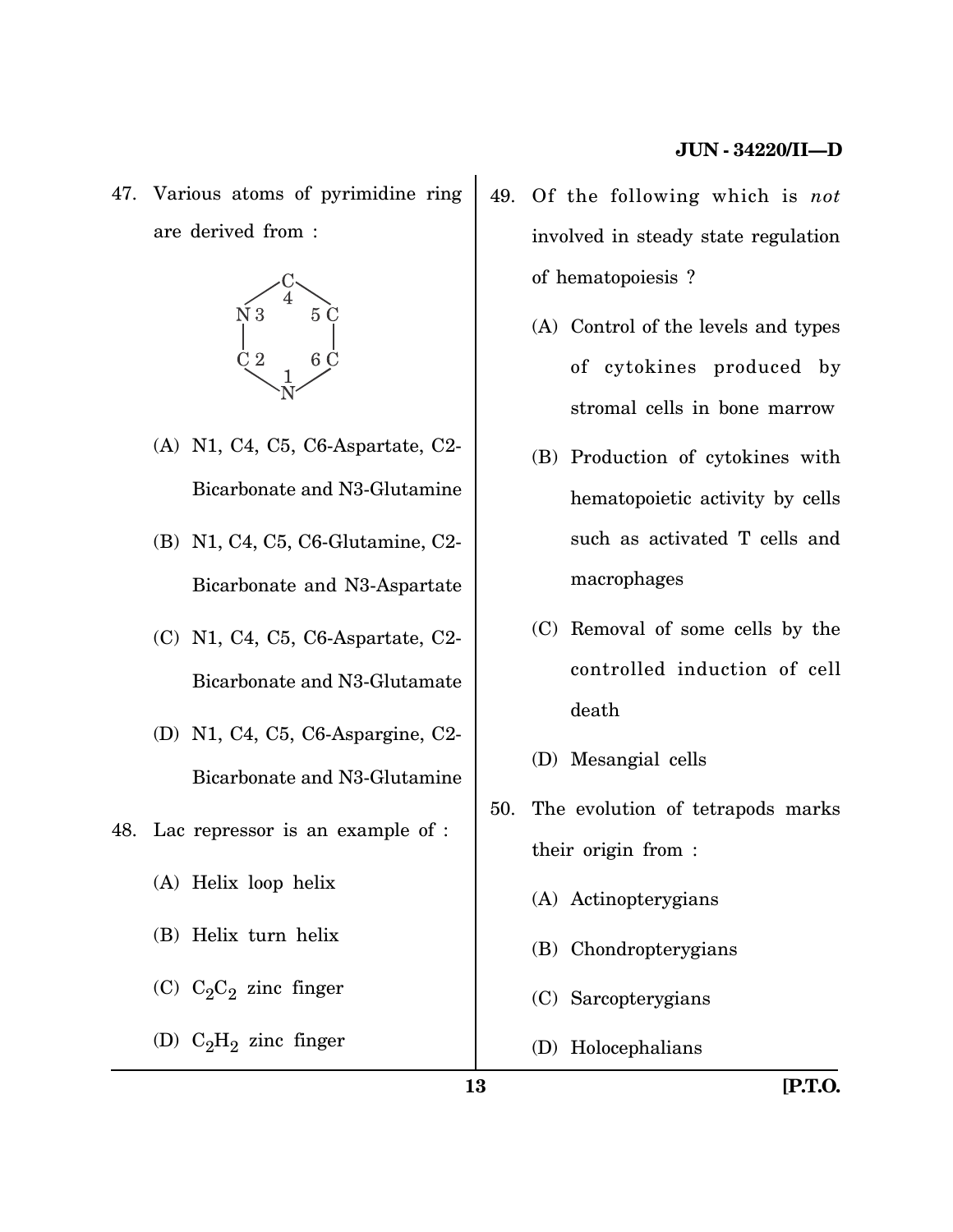- 51. ................................ is/are the only nonprotein component/s of the electron transport system.
	- (A) Cytochromes
	- (B) NAD and FAD
	- (C) Fe-S center
	- (D) Coenzyme-Q
- 52. During the evolution of life, the first formed cells were :
	- (A) Photoautotrophs
	- (B) Saprotrophs
	- (C) Chemoautotrophs
	- (D) Chemoheterotrophs
- 53. In every cycle of its activity, at the expense of one ATP molecule, one Na-K ATPase :
	- (A) extrudes  $1Na<sup>+</sup>$  and takes in  $3K<sup>+</sup>$
	- (B) extrudes  $3Na<sup>+</sup>$  and takes in  $2K<sup>+</sup>$
	- (C) extrudes  $3K^+$  and takes in  $3Na^+$
	- (D) extrudes  $1Na<sup>+</sup>$  and takes in  $1K<sup>+</sup>$
- 54. During the evolution of life, the first formed photosynthetic organisms were :
	- (A) algae
	- (B) cyanobacteria
	- (C) mycoplasmas
	- (D) bryophytes
- 55. A phenomenon in which animals adapted to temperate regions have shorter and poorly developed ears, eyes, hair and other phenotypic traits follow :
	- (A) Bergmann's law
	- (B) Cope's law
	- (C) Allen's law
	- (D) Dollo's law
- 56. If one wishes to determine the variation in the body size of frogs from four different populations, the appropriate test statistics would be :
	- (A) Student *t*-test
	- (B) Chi-square
	- (C) Regression analysis
	- (D) F-test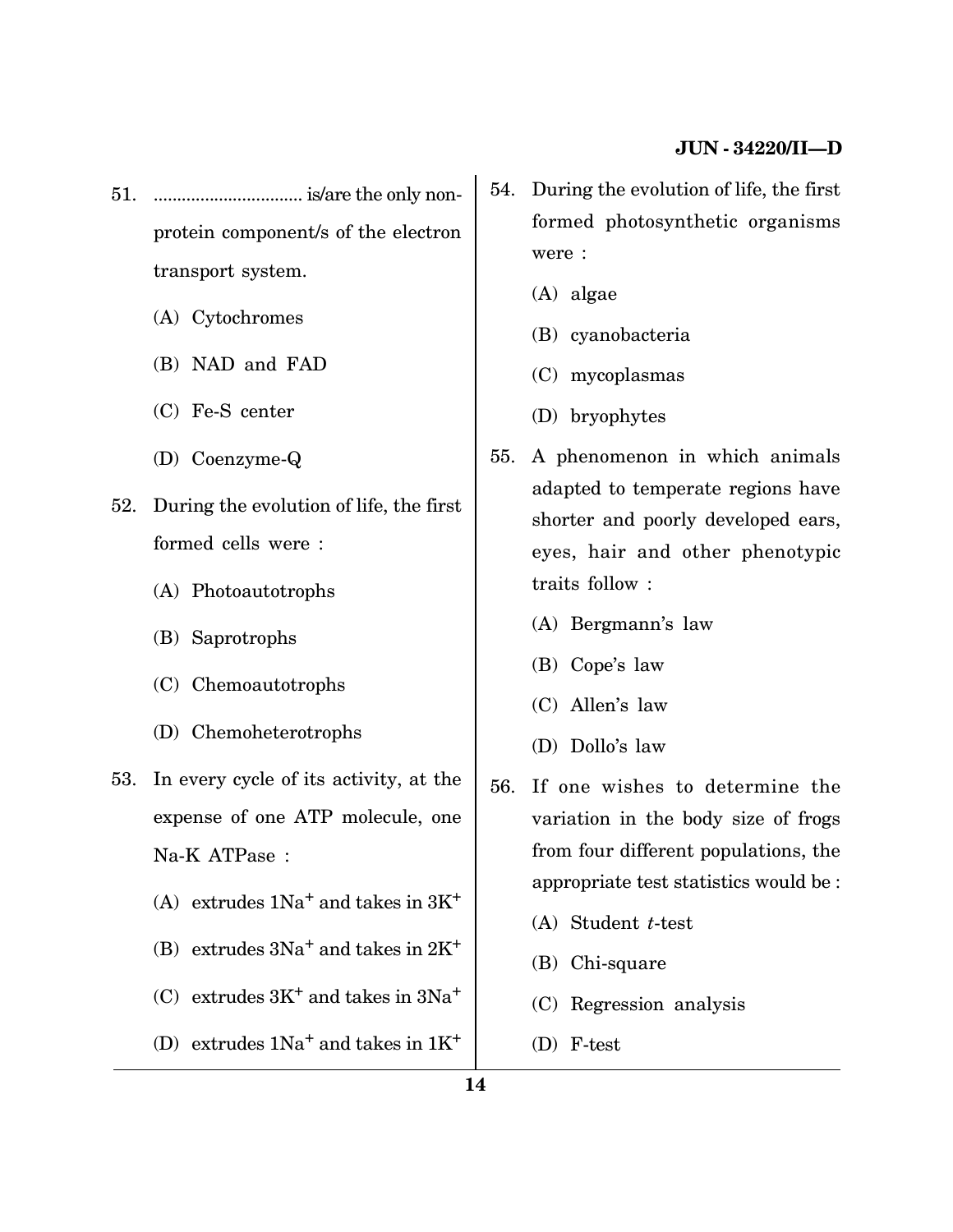- 57. Which one of the following is *not* a characteristic of competitive inhibition of an enzyme ?
	- (A) It results in increase of  $K_m$
	- (B) There is no change in  $K_m$
	- (C) The inhibitor binds to active site of enzyme
	- (D) It can be relieved by increasing the concentration of substrate
- 58. Sampling of a gene pool occurs in sexual reproduction because :
	- (A) not all gametes form zygotes
	- (B) not all of the alleles find their way into gametes
	- (C) meiosis does not produce perfect copies of the parental genotype
	- (D) recombination causes genes to be shuffled
- 59. State, whether the following two statements (I and II), are true *or* false :
	- (I) A reaction is said to be spontaneous when it can proceed in either the forward or reverse direction.
	- (II) A spontaneous process can occur with a large decrease in entropy.
	- $(A)$  I = False and II = False
	- $(B)$  I = True and II = False
	- $(C)$  I = False and II = True
	- (D)  $I = True$  and  $II = True$
- 60. Exo-erythrocytic schizogony in the life cycle of malarial parasite *Plasmodium* occurs in :
	- (A) Red blood cells
	- (B) Liver
	- (C) Blood
	- (D) Mosquito stomach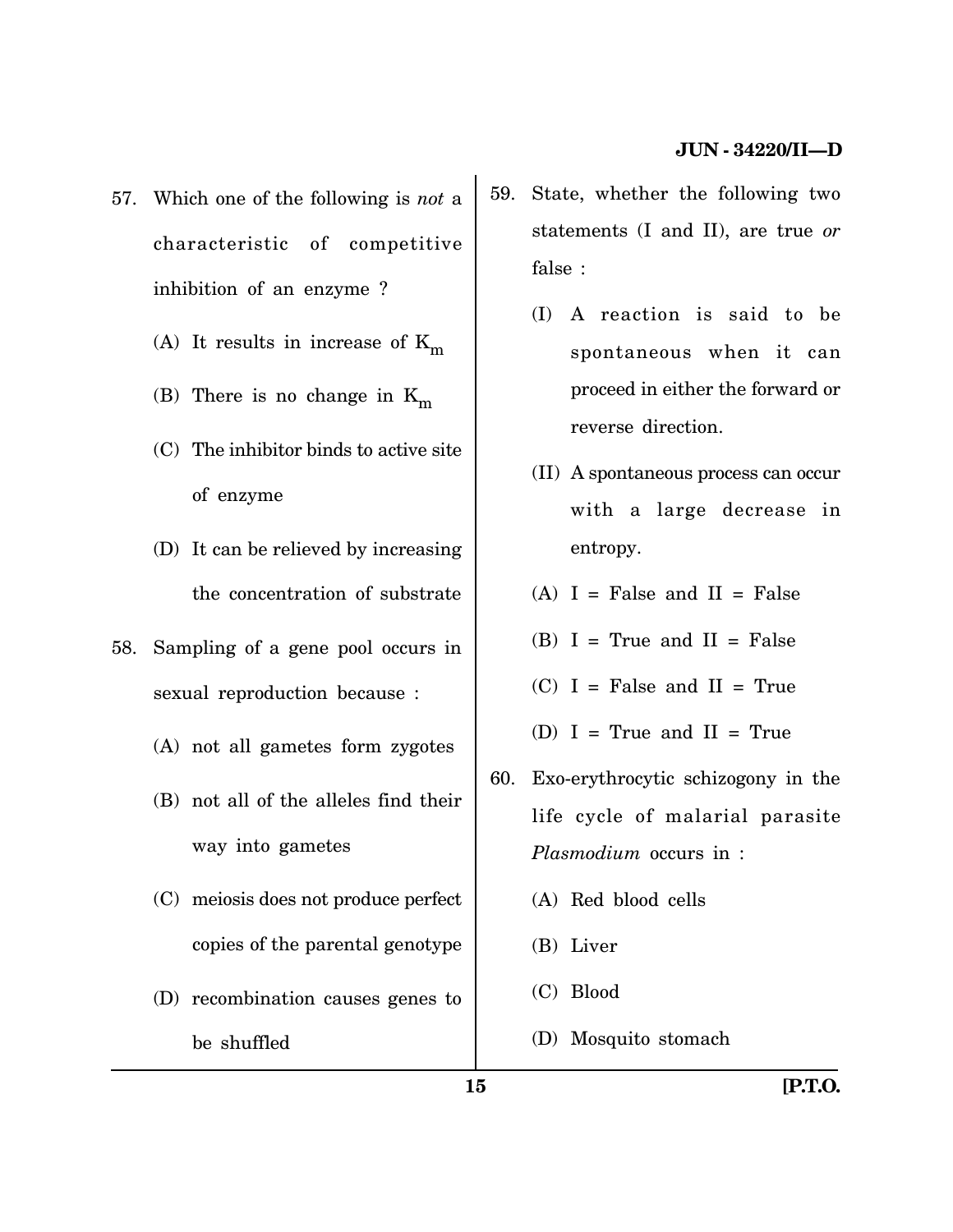- 61. Two zoogeographical regions, separated by high mountain ranges are :
	- (A) Palaearctic and Oriental
	- (B) Neotropical and Ethiopian
	- (C) Nearctic and Palaearctic
	- (D) Oriental and Australian
- 62. Members of all the following genera of bacteria are typically found in a maturing Winogradsky column *except* :
	- (A) *Clostridium*
	- (B) *Rhodospirillum*
	- (C) *Desulfovibrio*
	- (D) *Escherichia*
- 63. Calculate the pI value of aspartic acid from the given pK values. (Given :  $pK_1 = 1.99$ ,  $pK_2 = 9.90$  and  $pK_R = 3.90$ (A) 2.945
	-
	- (B) 5.945
	- (C) 6.9
	- (D) 7.895
- 64. This type of enzyme regulation is irreversible in nature :
	- (A) Allosteric regulation
	- (B) Regulation by covalent modification
	- (C) Zymogen activation
	- (D) cAMP mediated regulation
- 65. Stringent response in bacteria leads to accumulation of these unusual nucleotides :
	- (A) pGpp and pGppp
	- (B) ppGpp and pppGpp
	- (C) pppGp and ppGp
	- (D) cGMP and cAMP
- 66. With passage of time, the molecular distance between organisms increases during evolution due to :
	- (A) Random drift
	- (B) Genetic drift
	- (C) Neutral mutations
	- (D) Point mutations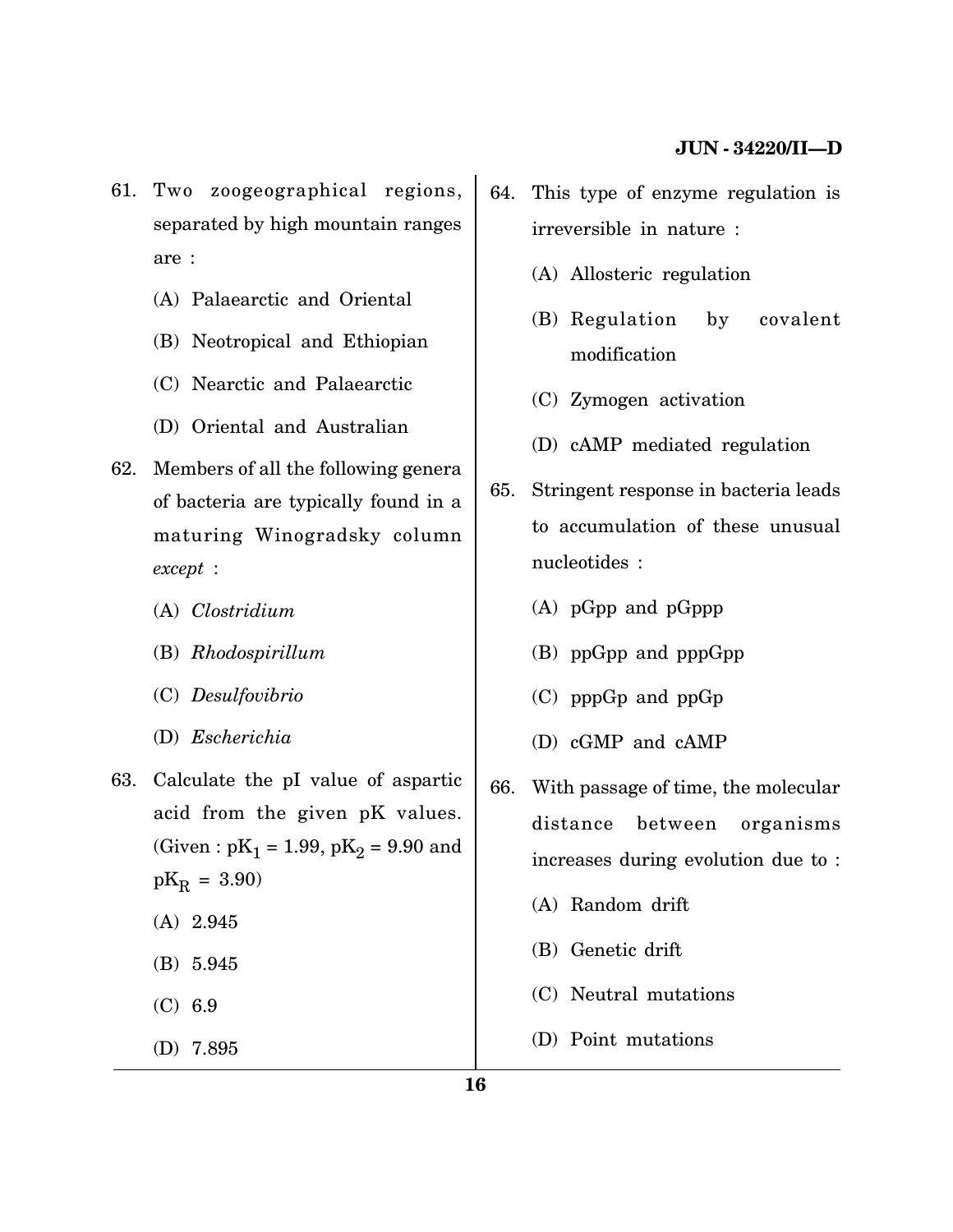- 67. Ernst Myer was a proponent of :
	- (A) Phylogenetic species concept
	- (B) Biological species concept
	- (C) Recognition species concept
	- (D) Evolutionary species concept
- 68. How many peptide fragments will be generated by the action of cyanogen bromide (CNBr) on the oligopeptide of the following sequence ?

Gly—Ala—His—Arg—Asp—Met— Cys—Lys—Val—Leu

- (A) 1
- (B) 2
- (C) 3
- (D) 4
- 69. Alien species experience .................. when introduced to a new ecosystem.
	- (A) extinction
	- (B) exponential growth
	- (C) secondary succession
	- (D) character displacement
- 70. Which of the following enzymes is only involved in gluconeogenesis pathway ?
	- (A) Hexokinase
	- (B) Phosphofructokinase
	- (C) 3-phosphoglycerate kinase
	- (D) Pyruvate kinase
- 71. The ability of a site to control adjacent genes in DNA sequence irrespective of the presence of the alleles is called as :
	- (A) Overlapping site
	- (B) Cis acting site
	- (C) Trans acting site
	- (D) Cis-trans acting site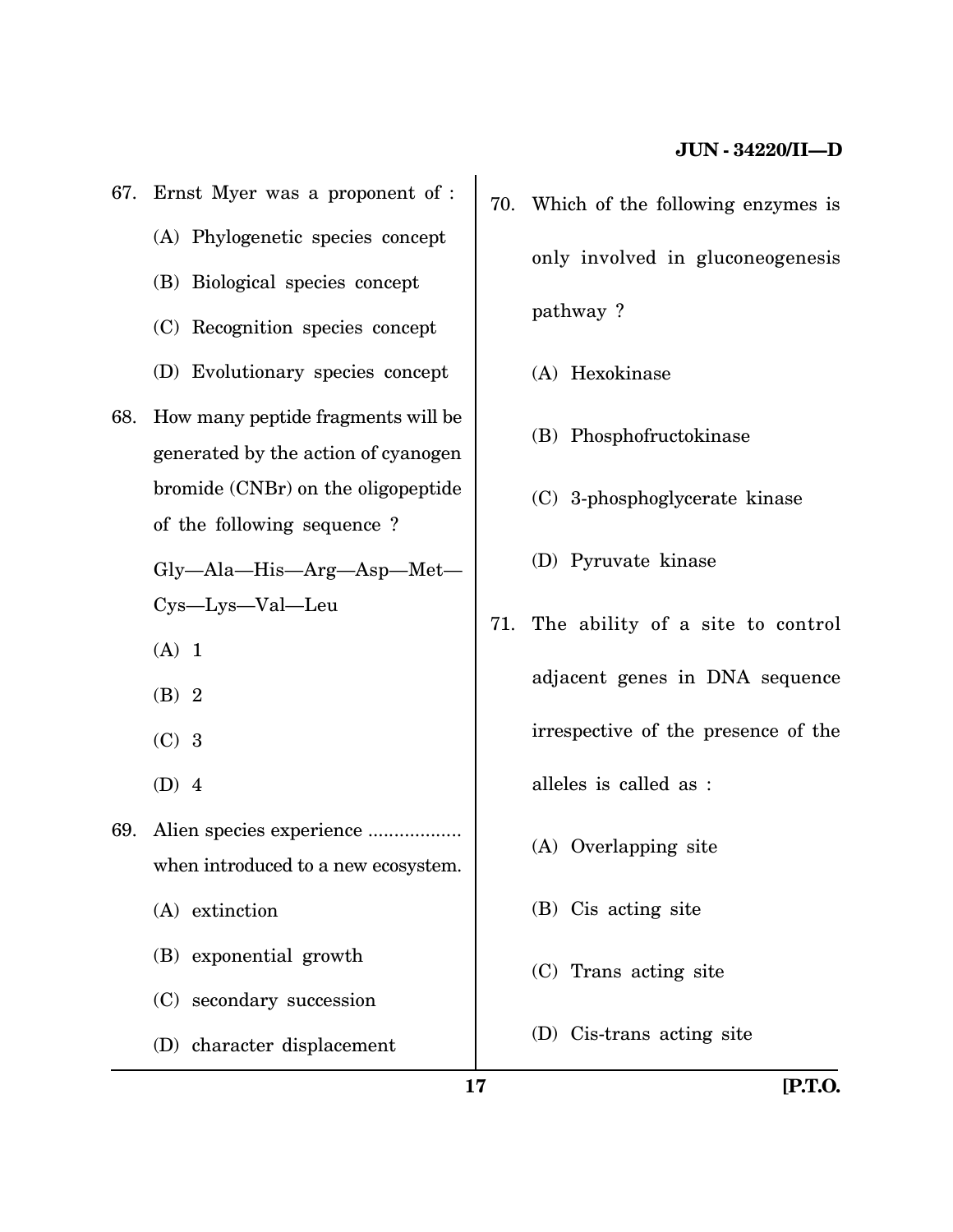72. Biome is :

- (A) The fauna of a terrestrial ecosystem
- (B) The flora of an ecosystem
- (C) Communities of organisms in an ecosystem interacting with each other
- (D) A part of the earth along with its atmosphere inhabited by living organisms
- 73. The root mean square deviation is commonly known as :
	- (A) Variance
	- (B) Standard deviation
	- (C) Mean deviation
	- (D) Quartile deviation
- 74. *Legionella* sp. multiply intracellularly within ....................., just as they do within human monocytes and macrophages.
	- (A) amoeba
	- (B) bacteria
	- (C) fungi
	- (D) plants
- 75. The Redfield ratio is an index of concentration of :
	- (A) Carbon, hydrogen, oxygen
	- (B) Nitrogen, potassium, iron
	- (C) Carbon, nitrogen, sulfur
	- (D) Carbon, nitrogen, phosphorus
- 76. Transplantation of stem cell populations from genetically identical donor to recipient is said to be :
	- (A) Autologus
	- (B) Syngeneic
	- (C) Allogeneic
	- (D) Xenogeneic
- 77. The procapsid is assembled with the aid of ...................... proteins.
	- (A) Ladder
	- (B) Framing
	- (C) Scaffolding
	- (D) Form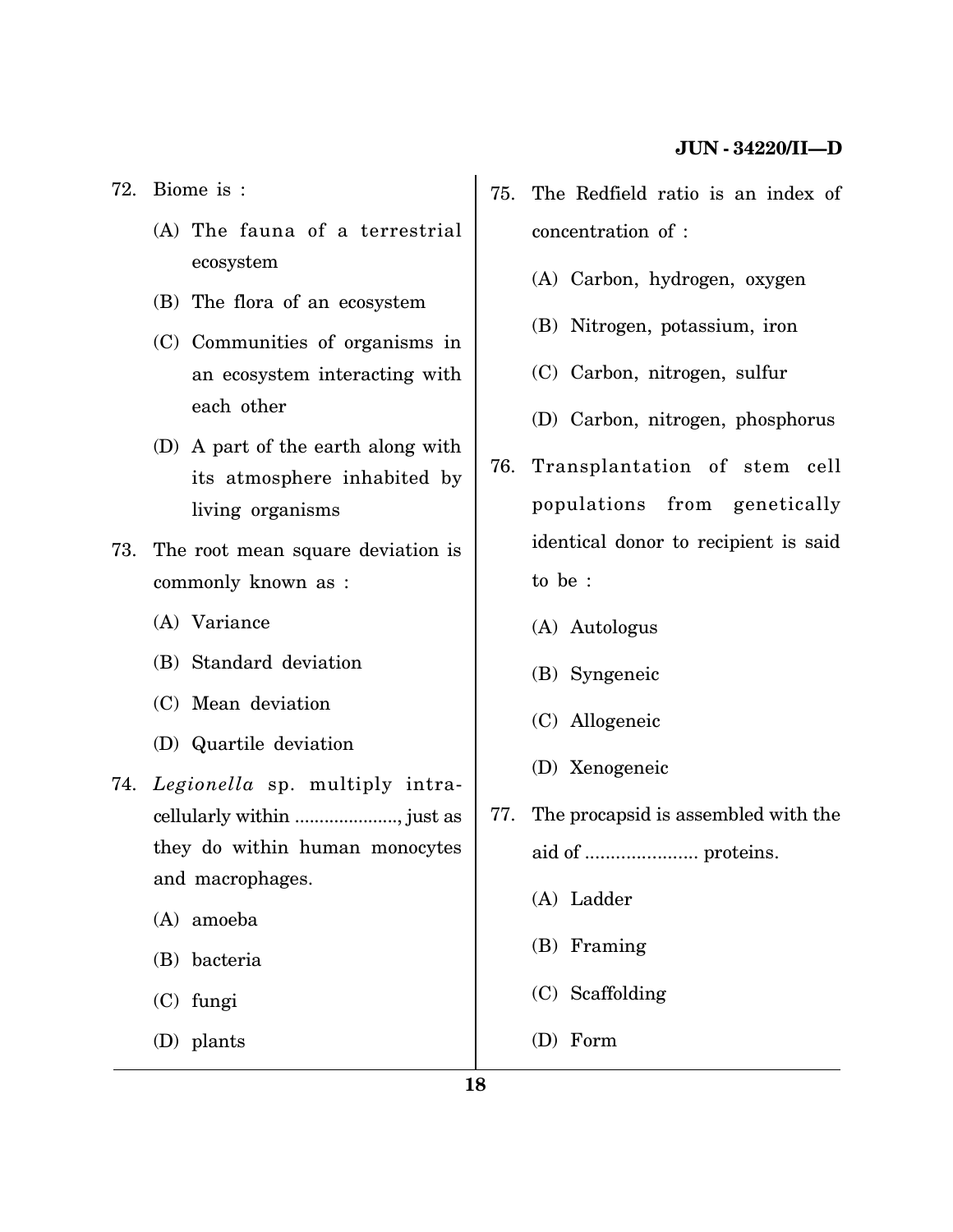- 78. *Arabidopsis* plants have 10 chromosomes (5 pairs) in their somatic cells. How many chromosomes are present in each of the following ?
	- (*i*) egg cell nucleus in the female gametophyte
	- (*ii*) generative cell nucleus in a pollen grain
	- (*iii*) endosperm nucleus
	- (*iv*) fertilized egg nucleus
	- (A) 5, 5, 15, 10
	- (B) 5, 5, 10, 15
	- (C) 15, 10, 5, 5
	- (D) 10, 15, 5, 5

79. Vegetable seeds purchased from the market germinate when exposed to light with wavelength 660 nm. When followed by a brief exposure to 730 nm they fail to germinate and will germinate when given an exposure of 660 nm.

So we can conclude :

- (A) Exposure to 660 nm converts  $Pr \rightarrow Pr$
- (B) Exposure to 730 nm converts  $Pr \rightarrow Pr$
- (C) Germination is influenced by red light
- (D) Germination is not influenced by red light
- 80. In Gymnosperms the wood is of two types namely :
	- (A) Manoxylic and homoxylic
	- (B) Pycnoxylic and homoxylic
	- (C) Manoxylic and Pycnoxylic
	- (D) Manoxylic and Polyxylic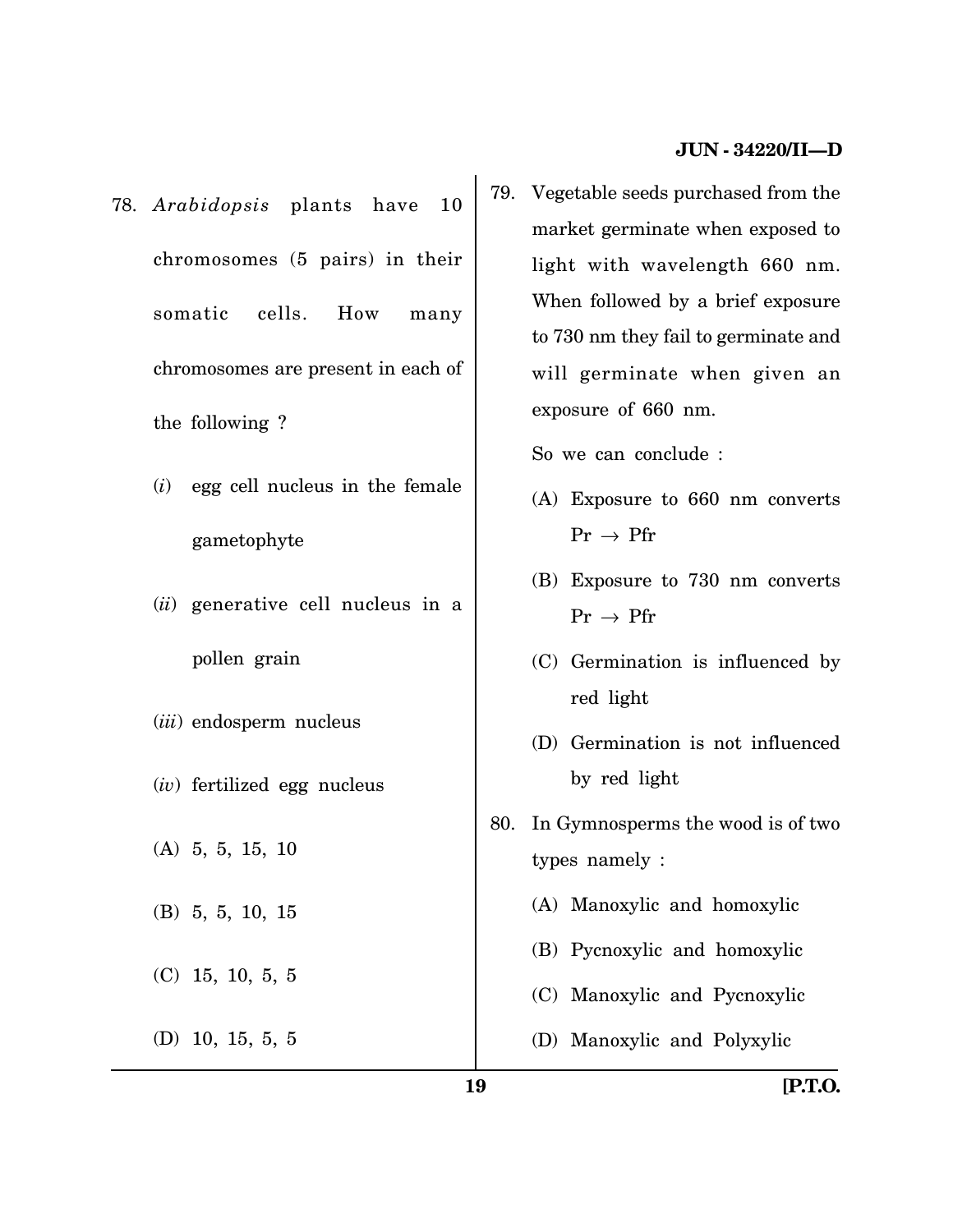- 81. The way, species behave, obtain food and utilize the natural resources of an ecosystem, is called :
	- (A) Species diversity
	- (B) Ecosystem diversity
	- (C) Functional diversity
	- (D) Genetic diversity
- 82. In numerical taxonomy OTUS for analysis of species are :
	- (A) Families
	- (B) Genera
	- (C) Species
	- (D) Populations
- 83. Which of the following plant species has contributed to 'A' genome of *Triticum aestivum* ?
	- (A) *Aegilops squarrosa*
	- (B) *Aegilops tauschii*
	- (C) *Triticum monococcum*
	- (D) *Aegilops speltoides*
- 84. *Brassica juncea* is an amphidiploid from interspecific cross of *B. nigra* and ..................... .
	- (A) *B. napus*
	- (B) *B. campestris*
	- (C) *B. oleracea*
	- (D) *B. carinata*
- 85. Which of the following display insecticidal activity ?
	- (A) *Bacillus cereus*
	- (B) *Bacillus subtilis*
	- (C) *Bacillus stearothermophilus*
	- (D) *Bacillus sphaericus*
- 86. Which of the following genotypes are most suitable as parents for hybrid variety development ?
	- (A) Isogenic lines
	- (B) Near-Isogenic lines
	- (C) Pure lines
	- (D) Inbred lines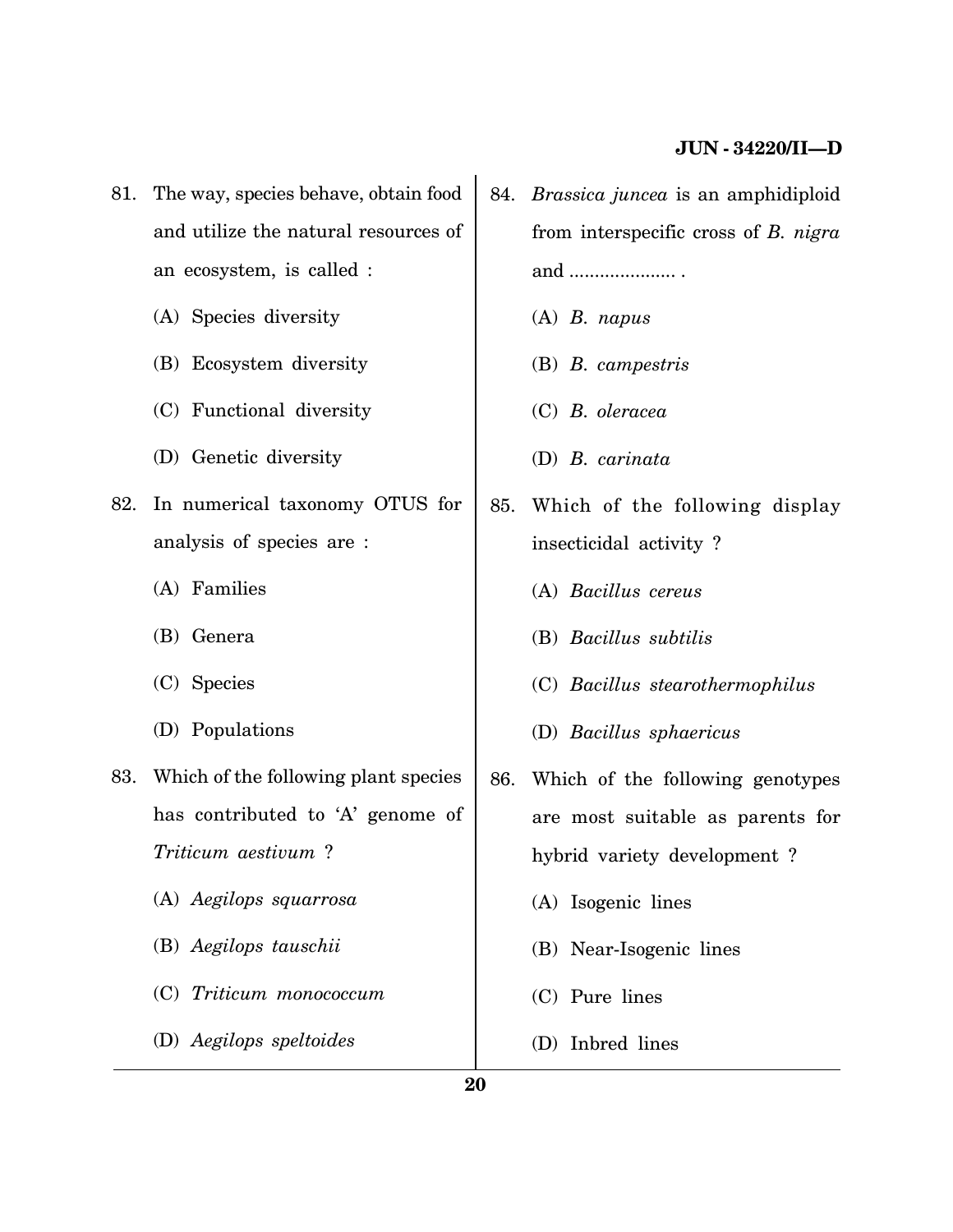- 87. Which of the following DNA sequencing method uses luciferase to generate light for detection of the individual nucleotide added to the nascent DNA, and the combined data are used to generate DNA sequence ?
	- (A) Maxum-Gilbert method
	- (B) Chain termination method
	- (C) Pyrosequencing
	- (D) Dye-terminator sequencing
- 88. In commercially available TLC plates the size of thin layer of absorbent is about :
	- (A) 50 microns
	- (B) 0.2 mm
	- (C) 0.1 cm
	- (D) 600 microns
- 89. Higher supply of glucose inhibits transcription of lac operon because of low synthesis of :
	- (A) Cyclic AMP
	- (B) Lac I encoded repressor protein
	- (C) Catabolite repressor protein
	- (D) Lactose
- 90. Androgenesis in plants refers to :
	- (A) development of androecium
	- (B) development of anthers
	- (C) development of haploid embryo from microspores or pollen *in vitro*
	- (D) Initiation of androecium
- 91. Which of the following is *not* an *ex-situ* germplasm conservation strategy ?
	- (A) Seed gene bank
	- (B) DNA gene bank
	- (C) Biosphere reserve
	- (D) Botanical garden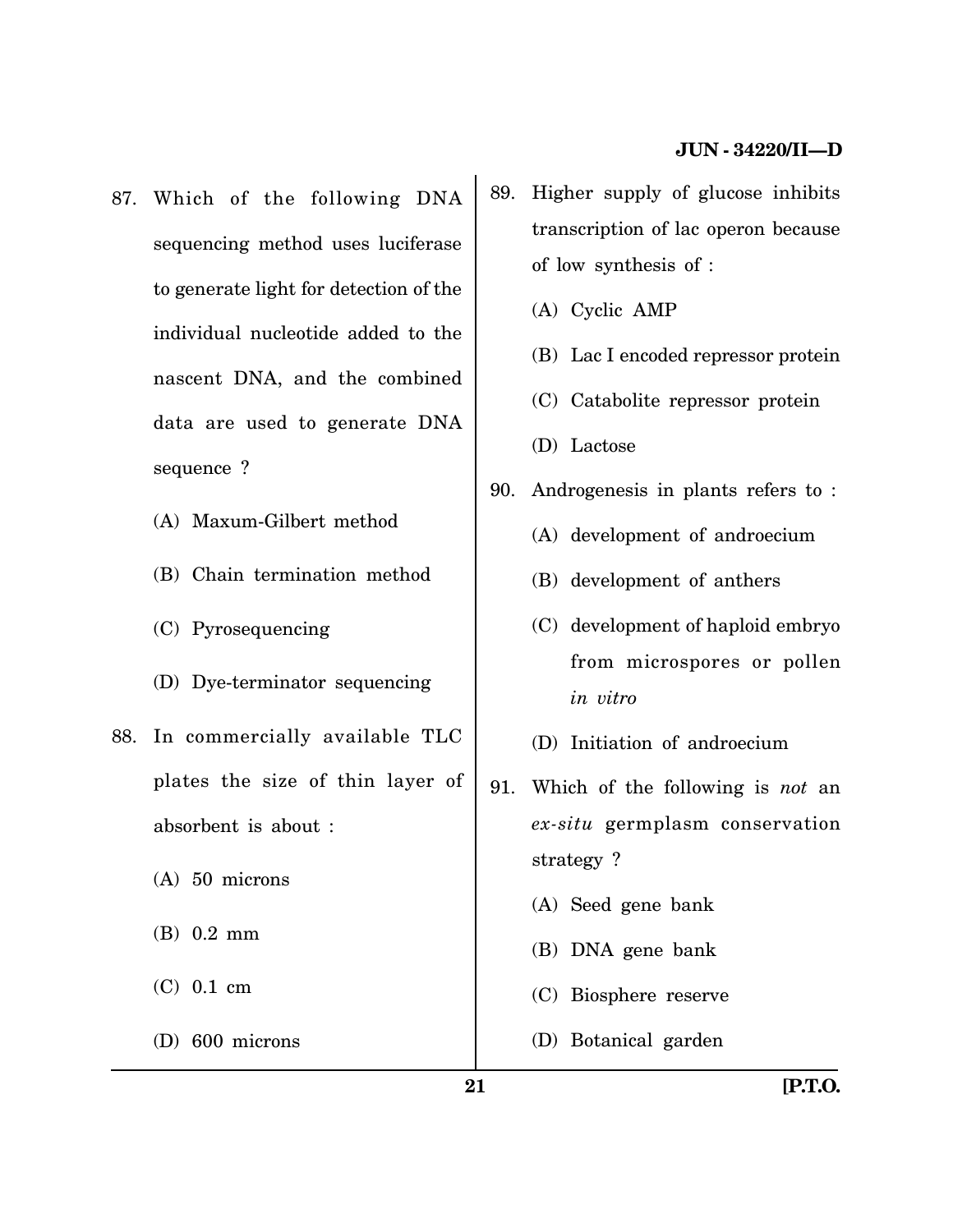- 92. Hormone which substitutes long photoperiod required for flowering is :
	- (A) Auxin
	- (B) Cytokinin
	- (C) Gibberellin
	- (D) Brassinosteroids
- 93. One of the following is very essential activity before execution of any developmental projects :
	- (A) Biodiversity Surveys
	- (B) Environmental Impact Assessment
	- (C) Environmental Auditing
	- (D) Demographic Surveys
- 94. Which of the following statements is *not* true for satellite DNAs ?
	- (A) These are highly repetitive DNA sequences
	- (B) They do not code for protein
	- (C) They are major constituent of centromeric heterochromatin region
	- (D) These are repetitive DNA sequences characterized by its relatively low rate of renaturation
- 95. A hybrid operon was constructed by fusing the structural genes of trp operon and promoter region of lac operon. Efficient expression of this chimeric operon will require :
	- (A) Presence of both lactose and glucose
	- (B) Absence of lactose and presence of glucose
	- (C) Presence of both lactose and tryptophan
	- (D) Presence of lactose and absence of glucose
- 96. During respiration *correct* sequence of electron acceptors in ATP synthesis is :

(A) Cyt *b, c, a*<sup>3</sup> *, a*

- (B) Cyt *c*, *b*, *a*, *a*<sub>3</sub>
- (C) Cyt *a*<sup>3</sup> *, a, b, c*
- (D) Cyt *b*, *c*, *a*,  $a_3$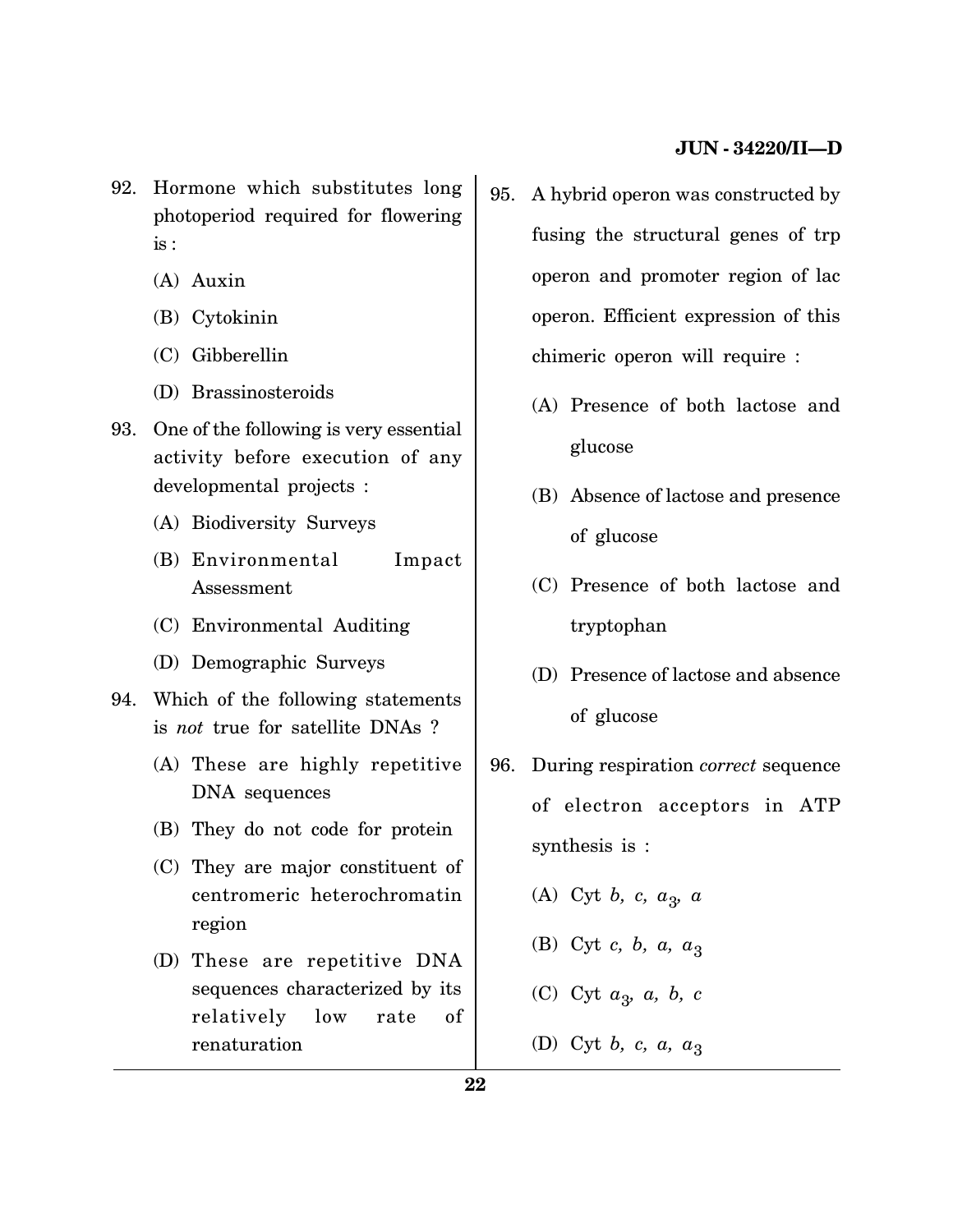- 97. A transcription unit is 8000 nucleotides long. If only 15% of this unit is exon, calculate the approximate molecular weight of the protein encoded :
	- (A) 40 kDa
	- (B) 1200 kDa
	- (C) 44 kDa
	- (D) 100 kDa
- 98. DNA repair mechanisms are able to distinguish newly synthesized DNA strands from older strands because :
	- (A) new strands do not contain cytosine bases
	- (B) old strands are methylated while new strands are not
	- (C) new strands are methylated while old strands are not
	- (D) new strands are heavy
- 99. Which of the following phosphorylated compounds on hydrolysis will yield highest amount of energy ?
	- (A) Glucose 6-phosphate
	- (B) ATP
	- (C) 1, 3 Bisphosphoglycerate
	- (D) Phosphoenolpyruvate
- 100. Fungi can synthesize one of the following structural polysaccharide from the beta-glucose :
	- (A) amylopectin
	- (B) chitin
	- (C) cellulose
	- (D) lignin